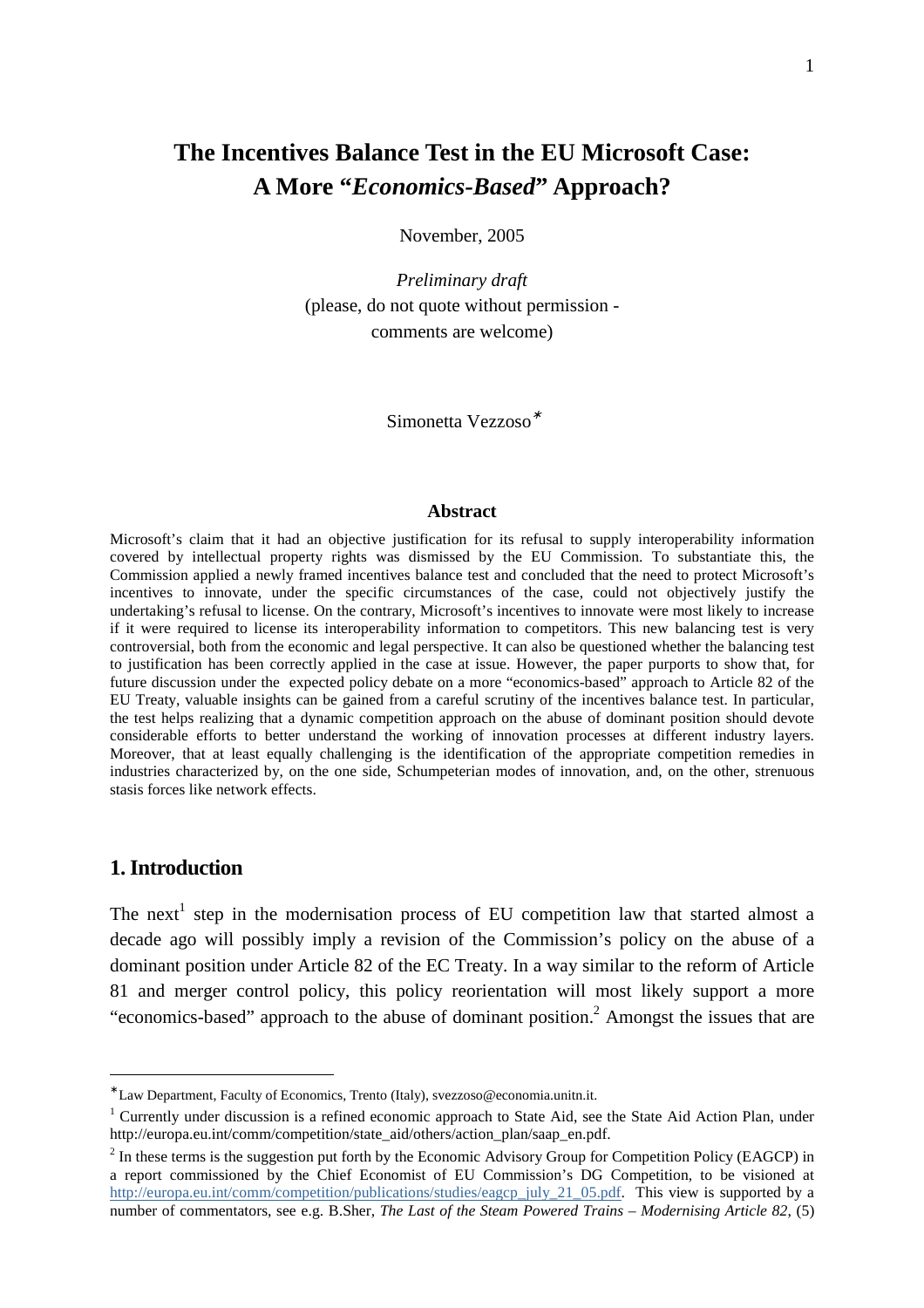possibly going to attract considerable attention under the expected policy debate is the doctrine on the unilateral refusal to license intellectual property rights.<sup>3</sup> Under EC competition law, a refusal to license by a dominant undertaking does not amount as such to abusive behaviour. However, the refusal to grant a licence by an undertaking dominating a given market can be abusive under Article 82 if additional elements are stated.<sup>4</sup> An early source of judicial authority for the identification of those elements is the judgement of the European Court of Justice in *Radio Telefis Eireann (RTE) and Independent Televion Publications Ltd*   $(TTP)$  v *Commission*<sup>5</sup>, more commonly known as *Magill*, followed by other relevant pronouncements<sup>6</sup>, last of which is *IMS-Health*.<sup>7</sup>

A substantial issue in the EU *Microsoft* case*<sup>8</sup>* also originated at the intersection between competition and intellectual property law. According to the Commission, Microsoft infringed Article 82 by refusing to disclose interface information, notwithstanding the various intellectual property rights Microsoft claimed on it.<sup>9</sup> For our purposes, the reasoning of the Commission on the objective justification for the refusal to release this information is particularly noteworthy. In the Commission's opinion, the need to protect one's intellectual property was not as such a justification for the denial to supply information covered by it. In order to be objectively justified, the refusal to disclose information protected by intellectual property rights should pass a sort of incentives balancing test. The undertaking's denial to supply cannot claim to be objectively justified under Article 82 if the negative impact of a compulsory licence on the dominant firm's incentives to innovate are outweighed by its positive impact on the innovation level in the entire industry.<sup>10</sup> After examination of the circumstances of the case, the Commission concluded that there was a serious risk that Microsoft would have succeeded in eliminating all effective competition in the work group server operating system market and that this would have produced "a significant negative effect on its incentives to innovate as regards its client PC and work group server operating system products."<sup>11</sup> Therefore, on balance, the possible negative impact of the order to supply

<u>.</u>

<sup>10</sup> Id. para. 783

 $11$  Id. para 725

ECLR, p. 243 et seq.; J.Vickers, *Abuse of Market Power*, 115(504) Economic Journal (2005), at 244 et seq. Draft guidelines on the application of Article 82 should be released by the end of 2005.

 $3$  The unilateral refusal to license falls under the more general category of "refusal to supply", comprising refusal by the dominant undertaking to supply tangible and intangible assets, as well as to provide access to physical infrastructure.

<sup>4</sup> Case 238/87, AB Volvo v Erik Veng [1988] ECR 6211.

<sup>&</sup>lt;sup>5</sup> Joined cases C-241/91 P and 242/91 P [1995] ECR I-743. The European Cort of Justice made first explicit in *Magill* some "exceptional circumstances" in which a refusal to license may be an abuse pursuant to Article 82 EC. First, the intellectual property at issue was indispensable for the production of a new type of product for which there was a demonstrable and unsatisfied consumer demand; second, the intellectual property owner, by his refusal, was eliminating all competition on a secondary market; and, third, there was no objective justification for the refusal (paras. 54-56).

<sup>&</sup>lt;sup>6</sup> Case T-504/93, Tierce Ladbroke v Commission [1997] ECR II-923, Case C7/97, Oscar Bronner v Mediaprint [1999] ECR I-2981.

<sup>&</sup>lt;sup>7</sup> Case C-418/01, IMS Health GmbH & Co. OHG v NDC Health GmbH & Co. KG. [2004] ECR I-5039.

<sup>8</sup> COMP/C-3/37.792.

<sup>&</sup>lt;sup>9</sup> Id. para. 546.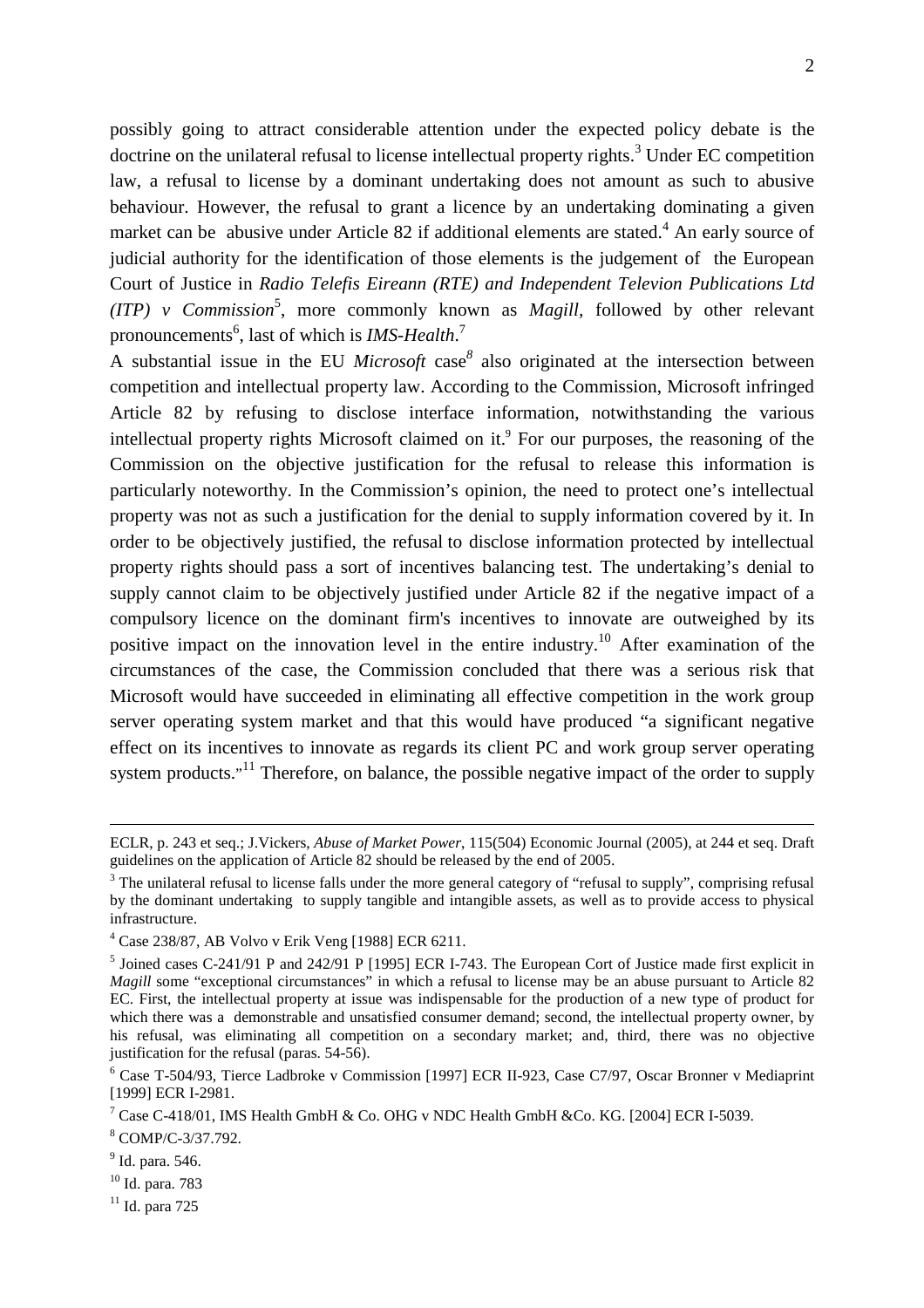information on Microsoft's incentives to innovate was outweighed by its positive impact on the level of innovation of the whole industry.

If upheld by the European Courts<sup>12</sup>, the incentives balance test for the objective legitimacy of a denial to grant a licence could possibly stand for the most notable contribution of the *Microsoft* case to the refusal to license doctrine in EU competition law. Especially in light of the expected policy reform of Article 82, the question arises whether this test is conceptually appropriate, economically founded, and capable of providing an administrable legal tool. Manifestly, the newly introduced test is highly controversial, both from the economic and legal perspective.<sup>13</sup> It is also questionable whether the balancing test to justification has been correctly applied in the *Microsoft* case itself.<sup>14</sup> Despite the ultimate dismissal of this test, either by the judiciary and/or on theoretical and practical grounds, this paper purports to show that valuable topics and insights for future discussion under the approaching policy debate can be gained from its careful examination. As a starting point this paper revises the incentives balance test as framed in the Microsoft decision (Section 2); in the following it deals with some relevant issues pertaining to the working of innovation processes this test touches on (Sections 3, 4 and 5). Section 6 concludes by summing up some open questions from the viewpoint of a pro-innovation competition policy.

# **2. The Objective Justification for Refusal to License in** *Microsoft Europe*

According to the EU Commission, Microsoft infringed Article  $82^{15}$  by refusing to disclose information relative to "specifications for the protocols used by Windows work group servers in order to provide file, print, group and user administration services to Windows work group networks".<sup>16</sup> Microsoft's strategy allegedly consisted in preserving privileged connections between its client PC operating system and its work group servers, in order to retain a comparative advantage over rivals employing a different technology with respect to client-to-

<sup>&</sup>lt;sup>12</sup> The Commission's decision is currently under judicial revision. The President of the Court of First Instance in his order on the interim measures found that it was for the Court dealing with the substance of the case to decide if "a manifest error was made in the evaluation of the interests involved, in particular in connection with the protection of the intellectual property rights relied on and the requirements of free competition enshrined in the EC Treaty", Case T-201/04 R, at para. 224.

<sup>&</sup>lt;sup>13</sup> See G.Badal, M.J.Lawrence, *From Magill to Microsoft: Is the European Union's Insistence on Compulsory Licensing of Intellectual Property Rights a Threat to Innovation*, American Bar Association, Intellectual Property Committee, Fall 2004, 42, at 51 et seq. ; F.Lévêque, *Innovation, Leveraging and Essential Facilities: Interoperability Licensing in the EU Microsoft Case*, 28 W.Comp (2005), 71; D.Gerardin, *Limiting the Scope of Article 82 of the EC Treaty: What can the EU learn from the U.S. Supreme Court's Judgment in Trinko in the wake of Microsoft, IMS, and Deutshe Telekom?*, in CMLR (2004), 1519; D. Ridyard, *Compulsory Access under EC Competition Law – A New Doctrine of "Convenient Facilities" and the Case for Price Regulation"*, European Competition Law Review (2004), 669.

 $14$  Lévêque, as note 13 above, at 79: "The simplification made by the Commission to facilitate the demonstration of the incentives test is not robust. It is not therefore certain that Microsoft passes the new test of incentives balance". See also *infra*, Sections 4 and 5.

<sup>&</sup>lt;sup>15</sup> The other way in which Microsoft had committed an abuse of a dominant position was by tying of Windows Media Player with the Windows operating system.

<sup>16</sup> *Microsoft*, as note 8 above, para. 546.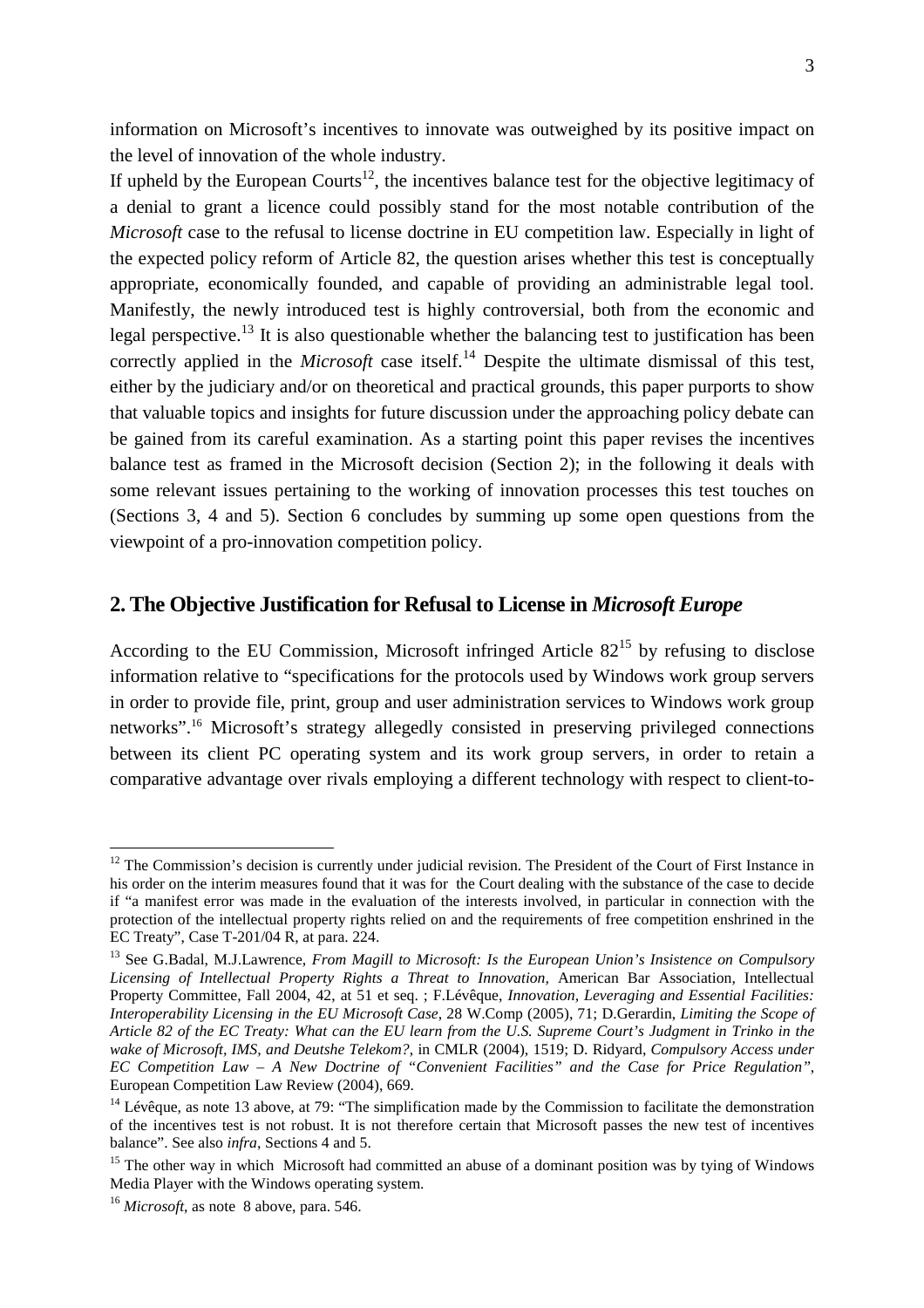server and server-to-server<sup>17</sup> interoperability. Such privileged connections are related to the main tasks normally performed by work group servers, such as group and user administration services (e.g. directory services, security and authentication services, etc.) and file and print services. Since both server-to server and client-to-server interoperability are key ingredients for the successful marketing of a server system, the advantages of Microsoft's products on the downstream market were not only due to objective superiority on the merits, but to a great extent they depended on the feeble interoperability.<sup>18</sup> The Commission considered this an unfair handicap that, over time, would have eliminated competition on the work group server market in favour of Microsoft's products. By way of remedy, the Commission required Microsoft to divulge all necessary interface information to allow non-Microsoft workgroup server operating system to achieve full interoperability with Windows PCs and Microsoft workgroup servers. To the extent that the interface information at issue covered intellectual property rights, Microsoft was required to conclude licences on reasonable and non discriminatory conditions.

A main issue in the *Microsoft* case therefore pertains to the refusal to supply interoperability information to one's competitors. As long as the relevant information is covered by copyright, patents and other forms of intellectual property, Microsoft'a abuse more precisely consists in the refusal to license it. As it is well known, under EU competition law a dominant undertaking is not under a general duty to assist its competitors. However, under certain circumstances, an assistance denial by a dominant firm can be considered illegal. This is in particular the case when the dominant firm, by its refusal to supply, seeks to eliminate competition by foreclosing rivals. Perhaps unsurprisingly, the actual identification of the "exceptional" circumstances in which a refusal to supply should be considered abusive has aroused much controversy, and even more so when intellectual property rights are involved.<sup>19</sup> From the body of EU case law emerges at times the temptation to cut this difficult knot by circumscribing once and for all the relevant circumstances which should be sought for in actual cases ("exhaustive" checklist of exceptional circumstances).<sup>20</sup> More appropriately, the relevant legal and economic test should provide both for general filters and and a certain degree of flexibility.<sup>21</sup> This, it seems, is also the way by which the Commission has framed its competitive assessment of Microsoft's unilateral refusal to supply. Accordingly, the EU competition authority applies an "entirety of the circumstances" test by which infringement

 $17$  The server-to-server interoperability is important whenever networks rest on more than one server.

 $18$  Microsoft, as note 8 above, para. 1064.

<sup>&</sup>lt;sup>19</sup> The call for a stricter legal test when intellectual property rights are involved has been formulated on various grounds, see C.Humpe and C.Ritter*, Refusal to Deal*, Global Competition Law Centre Research Papers on Article 82 EC – July 2005, at 142 et seq., for a comprehensive summary of the more relevant arguments and their careful refutal.

<sup>20</sup> A (mostly critical) reading of the *IMS Health* judgement (as note 7 above) along these lines has been suggested in a number of comments, see e.g. A.Heinemann, *Compulsory Licences and Product Integration in European Competition Law – Assessment of the European Commission's Microsoft Decision*, International Review of Intellectual property and Competition Law – IIC (2005), 63, at 70 et seq.

<sup>&</sup>lt;sup>21</sup> *How much* flexibility a competition rule should optimally allow for (from an economic perspective) has recently become a much debated issue in the law and economics literature, see e.g. D.S.Evans and A.J.Padilla, *Excessive Prices: Using Economics to Define Administrable Legal Rules*, in 1(1) Competition Policy International (2005), 133 et seq.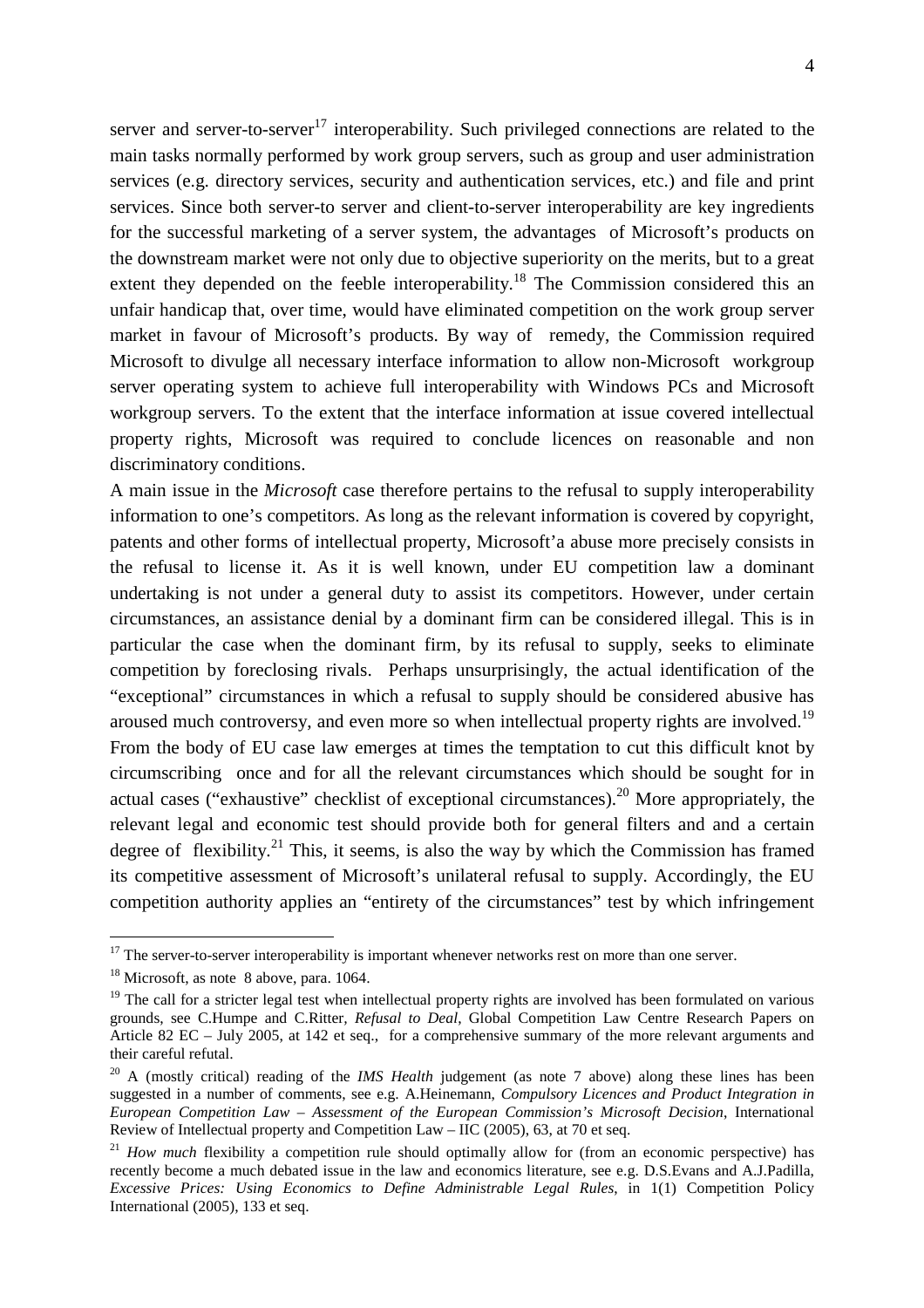must be based on the results of a comprehensive investigation and not be bound by an exhaustive checklist of exceptional circumstances. $^{22}$ 

Of particular interest here are those parts of the decision in which the Commission deals at length with Microsoft's central claim that the refusal to disclose the requested information was justified given its need to protect valuable intellectual property rights. Despite its ubiquity in EU case law on refusal to supply, the requirement of no objective reasons has so far attracted little attention<sup>23</sup> and appears under-developed if compared to the other recurring elements of the legal test at issue.<sup>24</sup> On other occasions the Court of Justice had established that the mere ownership of an intellectual property right would not as such offer a defence of justification for a refusal to license.<sup>25</sup> However, Microsoft is not merely asserting the exclusive rights to its intellectual property, but points to the circumstance that the requested interoperability information is the result of significant research and development efforts.<sup>26</sup> The disclosure would prejudice the protection of the outcome of Microsoft's investments in software features, functions and technologies. In other words, Microsoft argues that it was justified in refusing to supply on the grounds that it would eliminate its incentives to innovate. $27$ 

In order to dismiss Microsoft's claim of objectively justified refusal to supply, the Commission applies a newly framed incentives trade-off test. The balancing exercise at issue requires, first, that the negative impact of the order to supply on Microsoft's incentives to innovate is assessed and, second, that the possible negative effect is weighted off against the positive impact of the order to supply on the entire industry. Only when the positive effects on innovation following on disclosure cannot outweigh the negative impact on the dominant undertaking's incentives to innovate, Microsoft's refusal to supply should be considered justified.

As to the first step of the incentives balancing test, the effects of the obligation to disclosure on Microsoft's incentives to innovate should be assessed "*in comparison to* the alternative situation where Microsoft's anti-competitive behaviour remains unfettered".<sup>28</sup> In the latter case, there would be "a serious risk that Microsoft will succeed in eliminating all effective

 $^{22}$  *Microsoft*, as note 8 above, at para. 555 et seq.

<sup>23</sup> This, however, could be rapidly changing, see for instance P.-J. Loewenthal, *The Defence of "Objective Justification" in the Application of Article 82 EC*, World Competition (2005), 455 et seq.

 $24$  Some objective reasons for refusal to supply are indicated in the Notice on the application of the competition rules to access agreements in the telecommunications sector, OJ 1998 C 265/2, at para. 91, but their general application on other competition issues could be a matter for discussion.

<sup>&</sup>lt;sup>25</sup> See e.g. *Magill*, as note 5 above, para. 55. A similar argument ("If intellectual property rights have been lawfully acquired, their subsequent exercise cannot give rise to antitrust liability") was put forth by Microsoft in the US antitrust case brought against its licensing practices in relation to Windows 98 and web browsers, see United States v. Microsoft Corp., 253 F.3d 34 (D.C. Cir. 2001). The Federal Circuit found that the alleged argument bordered upon the frivolous ("The company claims an absolute and unfettered right to use its intellectual property as it wishes: That is no more correct than the proposition that use of one's personal property, such as a baseball bat, cannot give rise to tort liability .... Intellectual property rights do not confer a privilege to violate the antitrust laws.", at 63).

<sup>26</sup> This, for instance, could be an element differentiating *Microsoft* from *Magill* since in the latter decision a "research and development" claim could not have been so easily substantiated.

<sup>27</sup> *Microsoft*, as note 8 above, para. 709.

<sup>28</sup> Id para. 724, italics in original.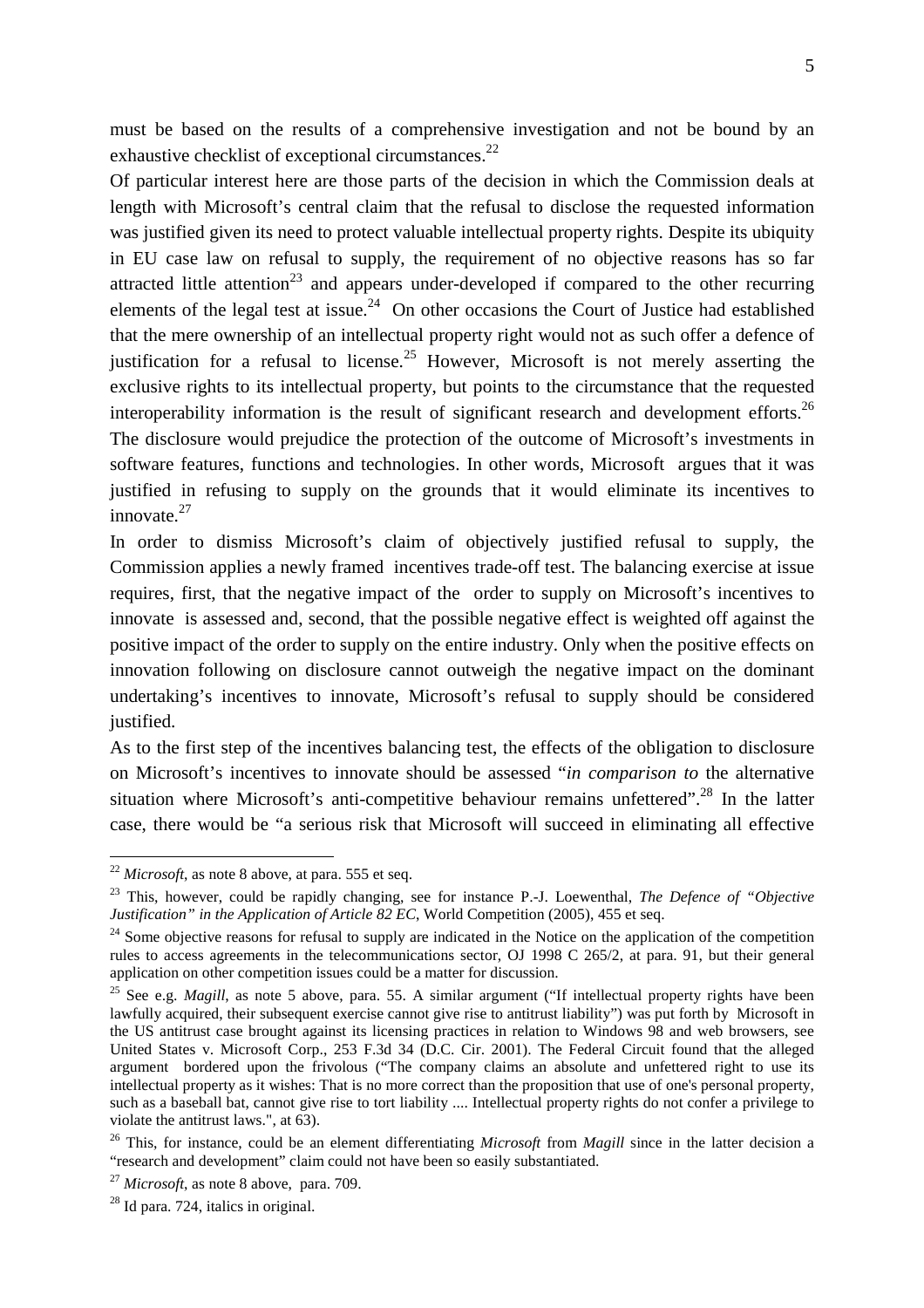competition in the work group server operating system market" and this would have "a significant negative effect on its incentives to innovate as regards its client PC and work group server operating system products".<sup>29</sup> Put differently, incentives to innovate are much likely to vanish if competition is eliminated in the downstream market than if the obligation to disclosure is sustained, because Microsoft would have very little incentive to innovate on that market. Instead, following on from the disclosure obligation, Microsoft's work group server operating system would have to compete with products fully interoperable with the Windows domain architecture and offering new or added functionality.<sup>30</sup> Microsoft would no longer benefit from a lock-in effect driving consumers towards a homogeneous Microsoft solution, and such competitive pressure would increase Microsoft's own incentives to innovate. Furthermore, because of increased competition on the downstream market, Microsoft would probably feel more competitive pressure also on the upstream market. As the Commission puts it, "Microsoft's research and development efforts are indeed spurred by the innovative steps its competitors take in the work group server operating system market. Were such competitors to disappear, this would diminish Microsoft's incentives to innovate". $31$ Moreover, the Commission takes into consideration the incentives to improve the protocols and by that the co-ordination of complementary products (work group server with client-PC). Even though Microsoft had anticipated the disclosure order, it would not have invested less in trying to achieve the best possible interoperability between its client and server software, because "the value of Microsoft's client PC operating system in the eyes of customer (and their willingness to pay) increases through the availability of complementary interoperable work group server operating systems".<sup>32</sup>

To sum up, according to the Commission Microsoft's incentives to innovate would be strongly reduced if Microsoft were entitled to continue refusing to supply the requested interoperability information. The latter view also implies that a formal trade-off between positive (for the industry) and negative (for the dominant undertaking) incentives on innovation becomes unnecessary. Therefore, in the *Microsoft* decision the incentives balancing test stops at its first step, without need for further inquiry.<sup>33</sup> A possible way for Microsoft to show that it has an objective justification for its behaviour could be by demonstrating that its innovation incentives would be negatively affected *and* the overall level of competition in the industry would not be significantly reduced. Conversely, as soon as the negative effects on competition become substantial, Microsoft' s incentives to innovate begin to weaken and are bound to disappear once competition on the market is eliminated. In a nutshell, because of the likely elimination of competition on the downstream market

<sup>29</sup> Id. para. 725.

<sup>&</sup>lt;sup>30</sup> Without the interoperability information Microsoft's competitors were not capable of capturing the benefits of their innovation in workgroup server operating systems because compatibility with Windows was the product characteristic users valued most.

 $31$  Id. para. 725.

<sup>32</sup> Id. para. 726-727.

<sup>&</sup>lt;sup>33</sup> See also Lévêque, as note 14 above, at 79: "The demonstration [that the increase in industry incentives is not offset by the decrease in the dominant undertaking's incentives, *S.V*.] is obviously simplified where compulsory licensing does not diminish firm A's [the dominant undertaking's, *S.V.*] incentives".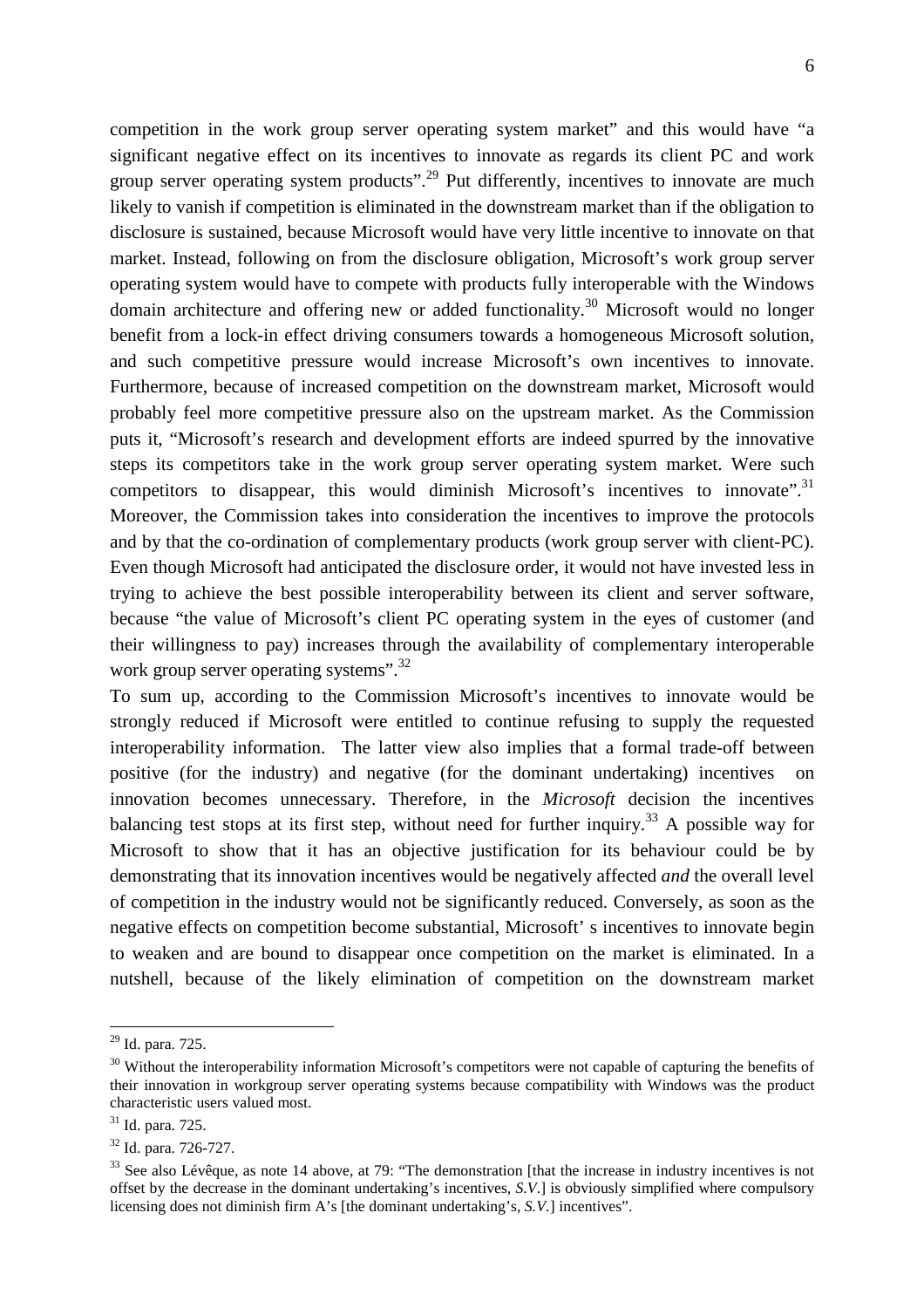following the refusal to supply, Microsoft cannot claim that the justification of its behaviour lies in the need to safeguard its incentives to innovate.

Put in these terms, the result of the incentives balancing test and therefore the holding of an objective justification to supply would ultimately depend on how competition on the downward market affects the dominant undertaking's incentives to innovate. If the elimination of downstream competition does not affect the dominant undertaking's need to innovate, this undertaking could (still) claim that the refusal to supply is justified by the need to safeguard its incentives to do so. Conversely, a "research and development incentives" defence would hardly be sustainable if the refusal to supply had the effect to restrict competition on the downstream market and thereby to substantially limit the dominant undertaking's incentives to innovate.

# **3. A Feaseble and Useful Test?**

 $\overline{a}$ 

At first glance, the newly introduced incentives balancing test has the merit to touch on the core of the controversial debate at the intersection between intellectual property and competition law. If, according to economic theory intellectual property rights are foreseen as incentives in order to spur innovation, they should hardly be sustainable whenever it can be proved that they actually induce the opposite effect of hindering innovation. Indeed, in the last decade economic thinking has moved quite a long way from its early almost deferential attitude vis-a-vis intellectual property rights. A considerable amount of research efforts have been devoted to understanding when exclusive rights to intellectual property may be expected to foster innovation and when the opposite case is more likely. Thus, for instance, it has been suggested that a regime strongly supporting the exclusive rights of inventors could induce undertakings to protect with patents also unused technologies and by that hinder the exploration of specific technological trajectories by competitors.<sup>34</sup> Moreover, the increased costs of litigation because of the proliferation of intellectual property protection could negatively effect incentives to innovate, especially by small firms.<sup>35</sup> Finally, when innovations are complementary, it could be proved that intellectual property rights often constitute a deterrent for investment in innovation.<sup>36</sup> The *Microsoft* case can help elucidate the latter point. A complementary relationship exists between interoperability information and workgroup server software, so that it could be affirmed that if undertakings cannot get

<sup>34</sup> W.M.Cohen, R.R.Nelson, J.P.Walsh, *Protecting Their Intellectual Assets: Appropriability Conditions and Why U.S. Manufacturing Firms Patent (or Not)*, National Bureau of Economic Research Working Paper No. 7552. (2000).

<sup>35</sup> For empirical evidence supporting this conclusion see J.O. Lanjouw and J.Lerner, *Tilting the Table? The Predatory Use of Preliminary Injunctions*, in 44(2) Journal of Law and Economics (2001), 573 and J.O. Lanjouw and M. Schankerman, *An Empirical Analysis of the Enforcement of Patent Rights in the United States*, in Cohen W. and Merrill S. (eds.), *Patents in the Knowledge-Based Economy* (2003), National Academy Press: Washington, D.C.

<sup>36</sup> Heller M., Eisenberg R., *Can Patents Deter Innovation? The Anticommons in Biomedical Research*, Science 280, 5364 (1998), 698 et seq. For empirical evidence suggesting that this so-called "anti-commons" problem may be less serious than predicted see W.M.Cohen, A.Arora, J.P. Walsh, *Effects of research tool patenting and licensing on biomedical innovation*, in Merrill. and Cohen, as note 35 above.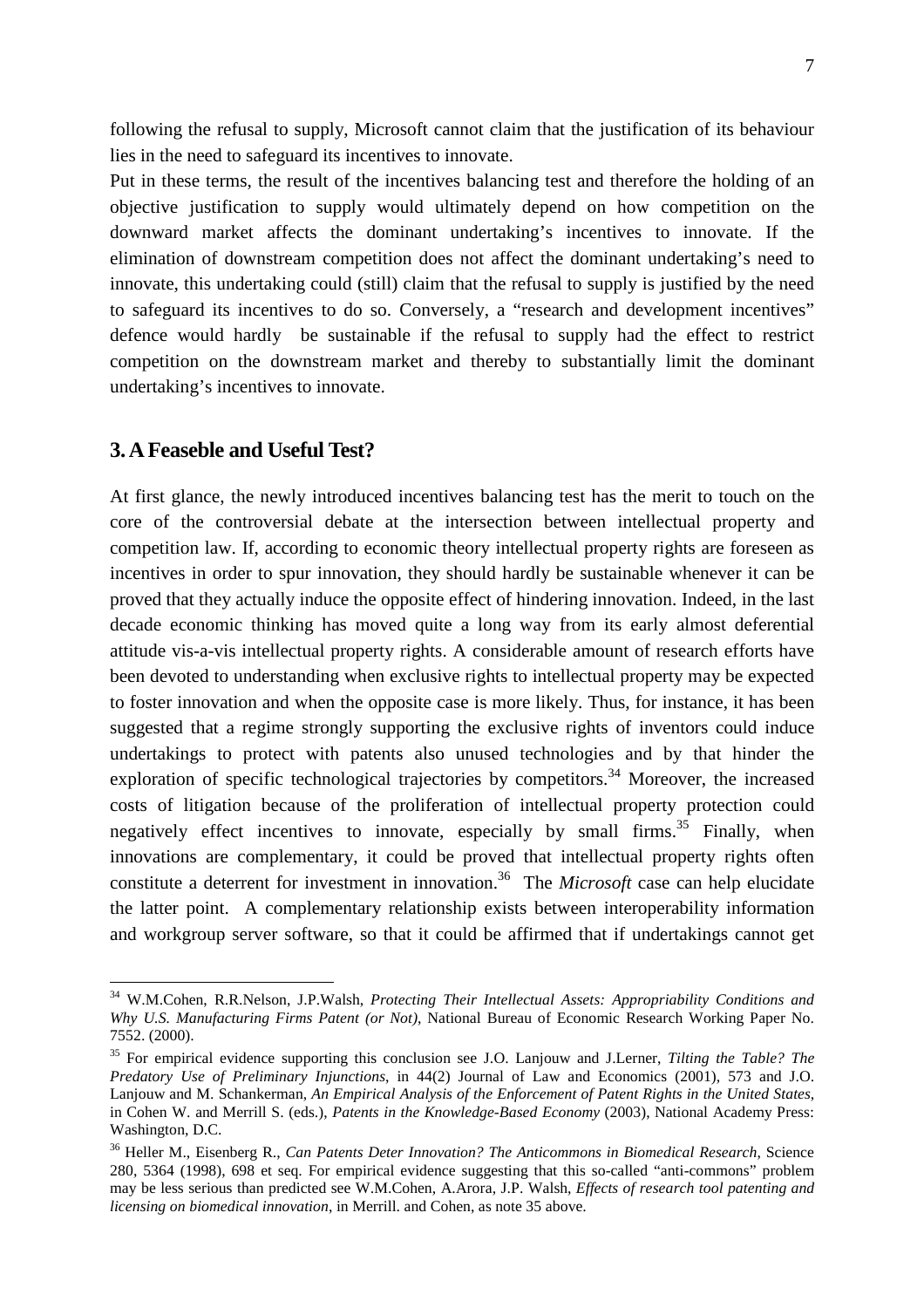access to *innovation 1* (interoperability information), they cannot make *innovation 2* (advanced features of workgroup server software).<sup>37</sup> Put differently, because of the exclusive rights on interoperability information, firms on the work group server software market are

refrained from investing in the innovation of the product's characteristics. Under this light, the *Microsoft* incentives balance test would seem to be in line with the most recent economic thinking on intellectual property rights. The Commission's newly introduced test for the objective justification of a refusal to license could move our attention to identifying the special circumstances in which intellectual property rights do not fulfil the function for which they are granted. Because of its exclusive focus on innovation incentives, the newly introduced test is also notably different from other balancing exercises previously suggested in similar contexts. For example, the D.C. Circuit in the U.S. Microsoft en banc decision affirmed in obiter dicta that a monopolization claim could be sustained if "the anticompetitive harm of the conduct outweighs the procompetitive benefit".<sup>38</sup> Indeed, from a pure ex post perspective, refusal to deal could constrain consumer choice, lower input, raise prices, and thereby producing allocative inefficiency. According to this test, competition authorities and tribunals should therefore be required to engage in a social welfare calculus whether the social value of the improvement (a "better" product) offsets the inefficiency produced by the loss of competition (*short* term – static- harm to consumers balanced against the expected *long* term – dynamic - benefits to consumers). This turns to a test by which the refusal to supply should be condemned when by doing so social welfare is enhanced. The above mentioned social welfare calculus is however very controversial, and its feasibility "in any predictable or useful way" has been seriously questioned.<sup>39</sup>

Notwithstanding the possible support of the incentives trade-off test from the more recent economic theories on intellectual property and its qualitative difference from other balancing exercises, in the following it is submitted that the *Microsoft* legal test for the objective justification of refusal to license raises some major difficulties especially $40$  when considered against the background of our still limited, albeit growing knowledge<sup>41</sup> about the working of innovation processes.

# **4.** *More* **innovation on the work group server software market ?**

It has become increasingly apparent that innovation can come from very unlikely sources and that the incentive mechanisms spurring it may be significantly different from traditional property rights. The open source software<sup>42</sup> movement gives an intriguing example of an alternative way to organise innovation. There we have individuals developing and exchanging

<sup>37</sup> Lévêque, as note 14 above, at 78 et seq. See also *Microsoft*, as note 8 above, at para. 695.

<sup>&</sup>lt;sup>38</sup> United States v. Microsoft Corp., 253 F.3d 34, 55 (C.A.D.C. Cir. 2001).

<sup>39</sup> See Humpe and Ritter*,* as note 19 above, at 149; and E.Elhauge, *Defining Better Monopolization Standards*, in 56 Stanford Law Review (2003), 253, at 319. See also Loewenthal, as note 23 above, at 470.

 $40$  For other critical comments see the studies cited in note 13 above.

<sup>&</sup>lt;sup>41</sup> Reference is particularly made to the fast developing research area on the economics of innovation.

 $42$  A software product is said to be "open source" when its source code is made freely available to the customer, who may copy, modify and distribute it under certain conditions.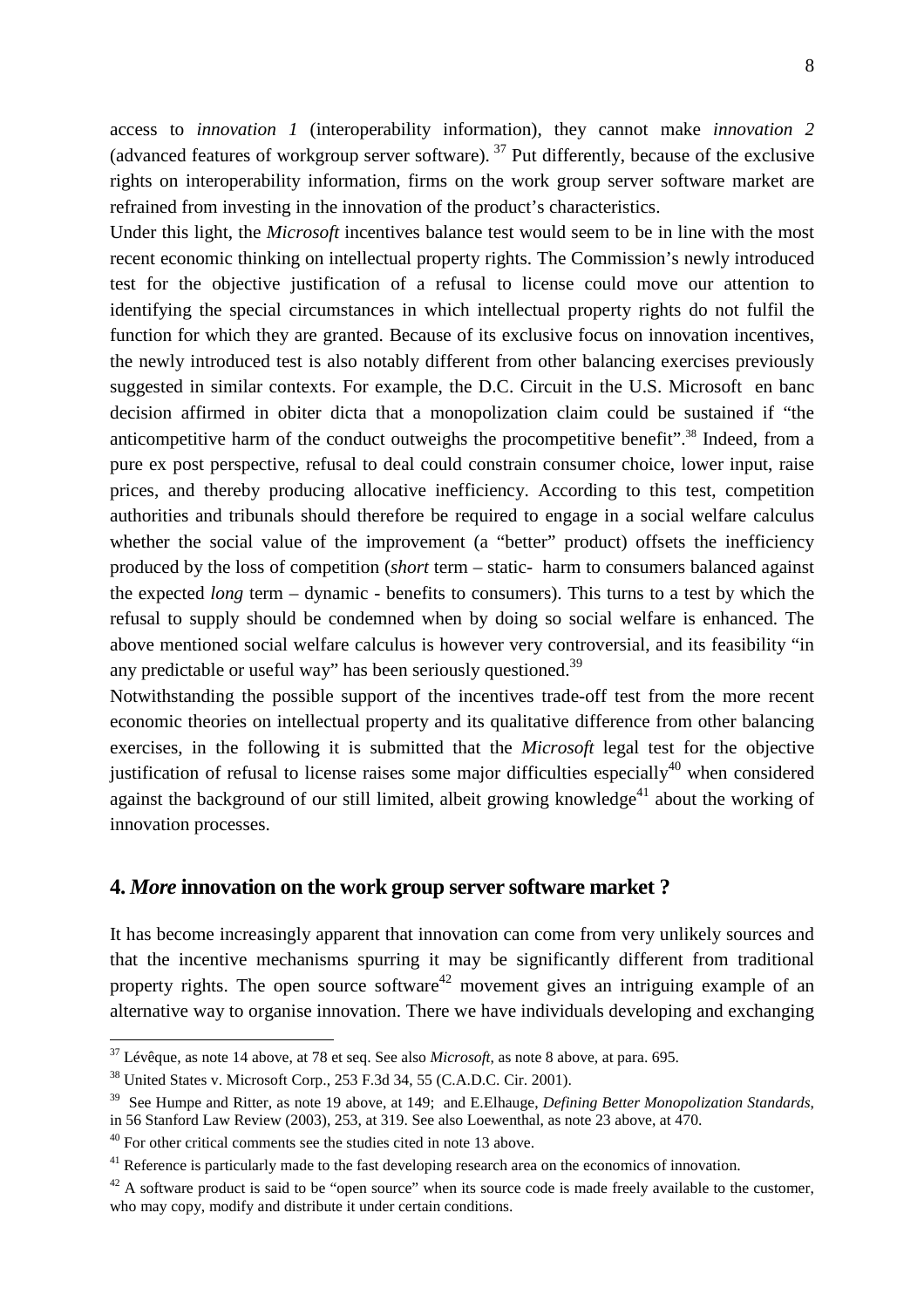software without any apparent gain in terms of direct monetary reward. A considerable amount of research efforts have been recently devoted to understand the individuals' (programmers') motivations<sup>43</sup>, the way open source projects are organized<sup>44</sup> and the competitive dynamics between proprietary (closed) and open software development systems.<sup>45</sup> Moreover, it is observed that firms now play an important role in the development of open source, possibly holding motivations to some extent different from those of individuals.<sup>46</sup> The open source software movement has attracted attention also in the context of the *Microsoft* decision.<sup>47</sup> Work group operating system products based on an open source code detained a large share of the market, which however started decreasing when Microsoft made its appearance with its category of concurring products.

In this respect, it is not at all clear whether by mandating access to interoperability information, innovation on the work group server market will increase in any substantial way. In fact, it is not easy to predict what the likely impact of compulsory licensing on the innovation incentives is going to be. According to the Commission, thanks to mandated access to interoperability information work group software producers should be expected to invest more in the innovation of their products.<sup>48</sup> The reasoning seems plausible if it is considered that those producers, due to non-disclosure, could not capture the benefits of their innovations.<sup>49</sup> However, there are two main difficulties with this argument. The first one is that it is not disputed that considerable investments in group work server software were made also before the disclosure order was issued; second, that the traditional reward appropriability by way of exclusive rights on product innovations is not what motivates some of Microsoft's most fierce competitors on the work group operating system market.<sup>50</sup>

Possibly, resources that Microsoft's competitors on the downstream market previously devoted to reverse engineering<sup>51</sup> will now be employed for the development of new product characteristics, thus fostering innovation. This reasoning should however be careful to avoid the (still common) fallacy of considering the innovation performance of a specific firm as the

<sup>43</sup> See e.g. E. von Hippel, Democratizing innovation, MIT Press, 2005; C.Baldwin & K.Clark, *The architecture of cooperation : Does code architecture mitigate free riding in the open source development model ?*, Harvard Business School Working Paper Series (2004). For a survey see M.A. Rossi, *Decoding the "Free/Open Source (F/OSS) software puzzle" a survey of theoretical and empirical contributions*. Working paper n. 424, Siena University.

<sup>44</sup> See e.g. K.Edwards, *An economic perspective on software licences-open source, maintainers and userdevelopers,* 22 Telematics and Informatics (2005), 111.

<sup>&</sup>lt;sup>45</sup> The question this part of the literature focuses on is whether the open source software movement (assuming that programming is accomplished by volunteer programmers) can ultimately defeat Microsoft in the marketplace, see for a formal economic model P. Ghemawat and R.Casadesus-Masanell, *Dynamic Mixed Duopoly: A Model Motivated by Linux vs. Windows*, Harvard Business School, Working Paper No. 04–012.

<sup>46</sup> A.Bonaccorsi, and C. Rossi, *Altruistic individuals, selfish firms? The structure of motivation in Open Source software,* 9(1) First Monday, 2004.

<sup>47</sup> *Microsoft*, as note 8 above, especially at paras. 26-29; 101-106; 293-297.

<sup>48</sup> *Microsoft*, as note 8 above, para. 695;

 $49$  Lévêque, as note 14 above, at 78. See also note 30 above.

<sup>&</sup>lt;sup>50</sup> If those competitors had adopted a business model based on proprietary software, however, more incentives to produce innovation because of access to interoperability could have been possibly expected.

<sup>51</sup> See *Microsoft*, as note 8 above, paras. 292 for a detailed examination of those efforts.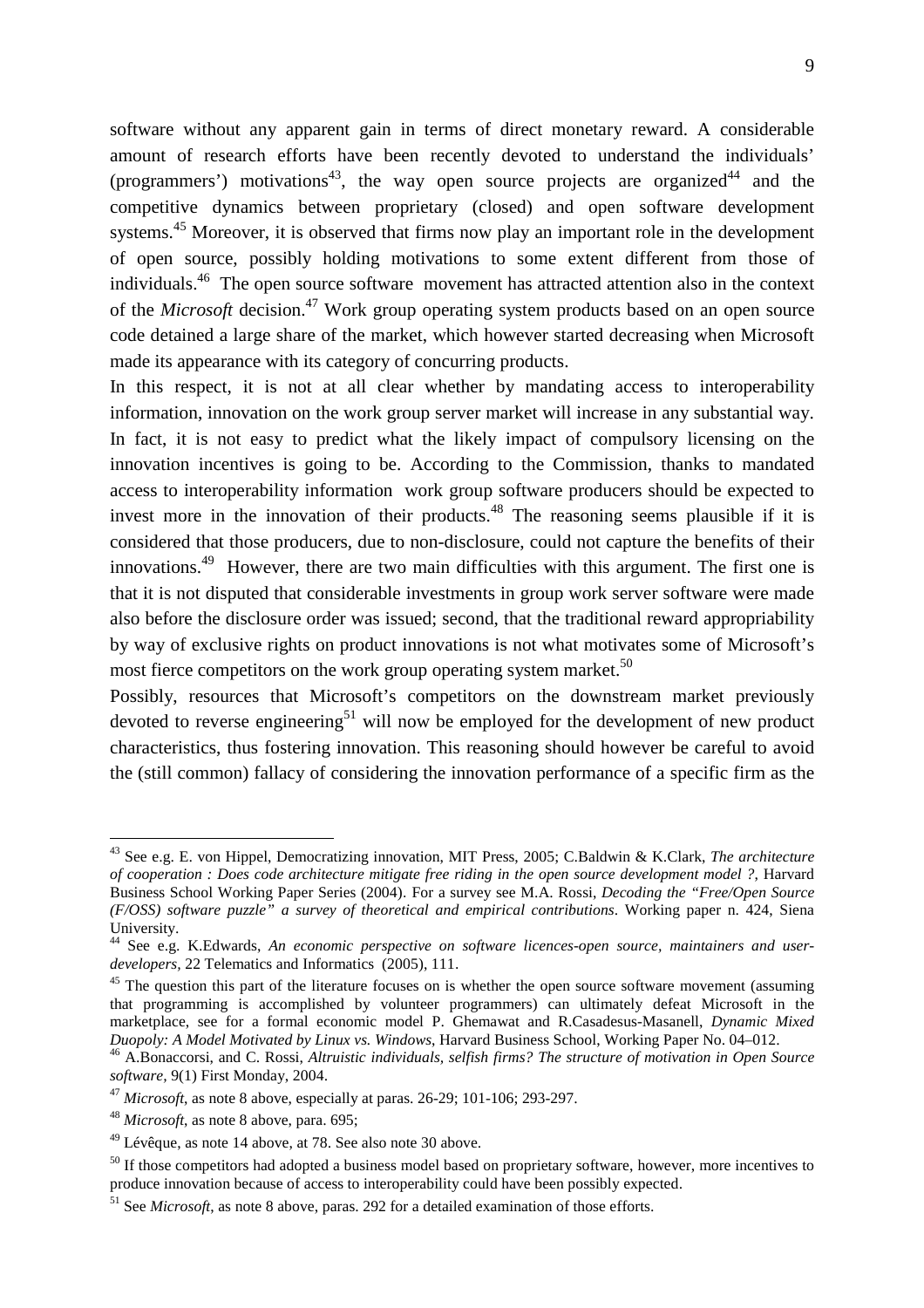direct result of its expenses in research and development.<sup>52</sup> As more recent studies on the economics of innovation have shown, innovation is a much more complex phenomenon, involving *inter alia* diversified knowledge bases and specific capacities (e.g. "absorptive capacity") by economic actors, path dependencies of technological developments and unpredictable events.<sup>53</sup> Moreover, it should be recalled that given the complementarity between the products that form a complex system like a PC, the ability of downstream competitors to bring product innovations to market is already heavily restricted. In fact, those more relevant changes in group work server software that would require modifications to Windows client operation system are very unlikely to be implemented if they stem from Microsoft's competitors, whereas, if the innovation comes from the latter's own downstream arm, the necessary modifications are probably implemented at once.

It also seems clear that innovation on the work group software market will critically depend on the actual conditions of the disclosure obligation. The remedy requires Microsoft to share details of the technologies used by its server products to communicate with Windows clients: independent software developers should be able to build products that communicate and fully interoperate with Windows-based PCs. The information must be comparable to that disclosed by Microsoft to its own employees and contractors developing Microsoft's own work group server. However, innovation on software products for work group servers can be expected to be much less effective if some important actors, like open source software projects, are practically prevented from taking part in the Microsoft's licensing program.<sup>54</sup>

To sum up, on first consideration it appears likely that more competitive innovation can be expected on the work group server software market thanks to the disclosure obligation. It is submitted, however, that the innovation dynamics on the work group server market and the actual conditions of the disclosure licensing program should have deserved a more careful analysis before the remedy phase of the case. Admittedly, in view of our still limited knowledge about the nature and the working of innovation processes, a readily formulated answer to this question should not be expected.

### **5.** *More* **innovation in the entire industry?**

 $\overline{a}$ 

Interestingly, competition policy interventions are often scarcely effective in the PC industry.<sup>55</sup> Economic studies have shown that this particular economic sector tends to have

<sup>52</sup> This problem goes all of the way back to the "incentives based" innovation studies, see A.Pyka, *Der kollektive Innovationsprozeß*, Berlin: Duncker & Humblot, 1999, at 83.

<sup>&</sup>lt;sup>53</sup> In the last twenty years the literature on the economics of innovation has been developing at rapid pace. For an introduction see e.g. G.Dosi, , C.Freeman, , R.Nelson, , G.Silverberg, and L. G.Soete, (eds.), *Technical Change and Economic Theory*, 1988, London: Pinter; Von Hippel, E., *The Sources of Innovation*, 1988, New York: Oxford University Press.; J. S. Metcalfe, *Evolutionary Economics and Creative Destruction,* (1998), London: Routledge.

<sup>54</sup> This is matter of acute dispute in the implementation phase of the *Microsoft* decision, see the Statement issued by the Commission on March 18, 2005 and its following press release of June, 6. On this issue , the advice of the newly (October, 5) appointed Monitoring Trustee will possibly play a decisive role.

<sup>55</sup> For a critical assessment of the competition remedies in the U.S. *Microsoft* case see in particular T.Bresnahan, *A Remedy that Falls Short of Restoring Competition*, in Antitrust (2001), 67 et seq. The U.S. *IBM* case was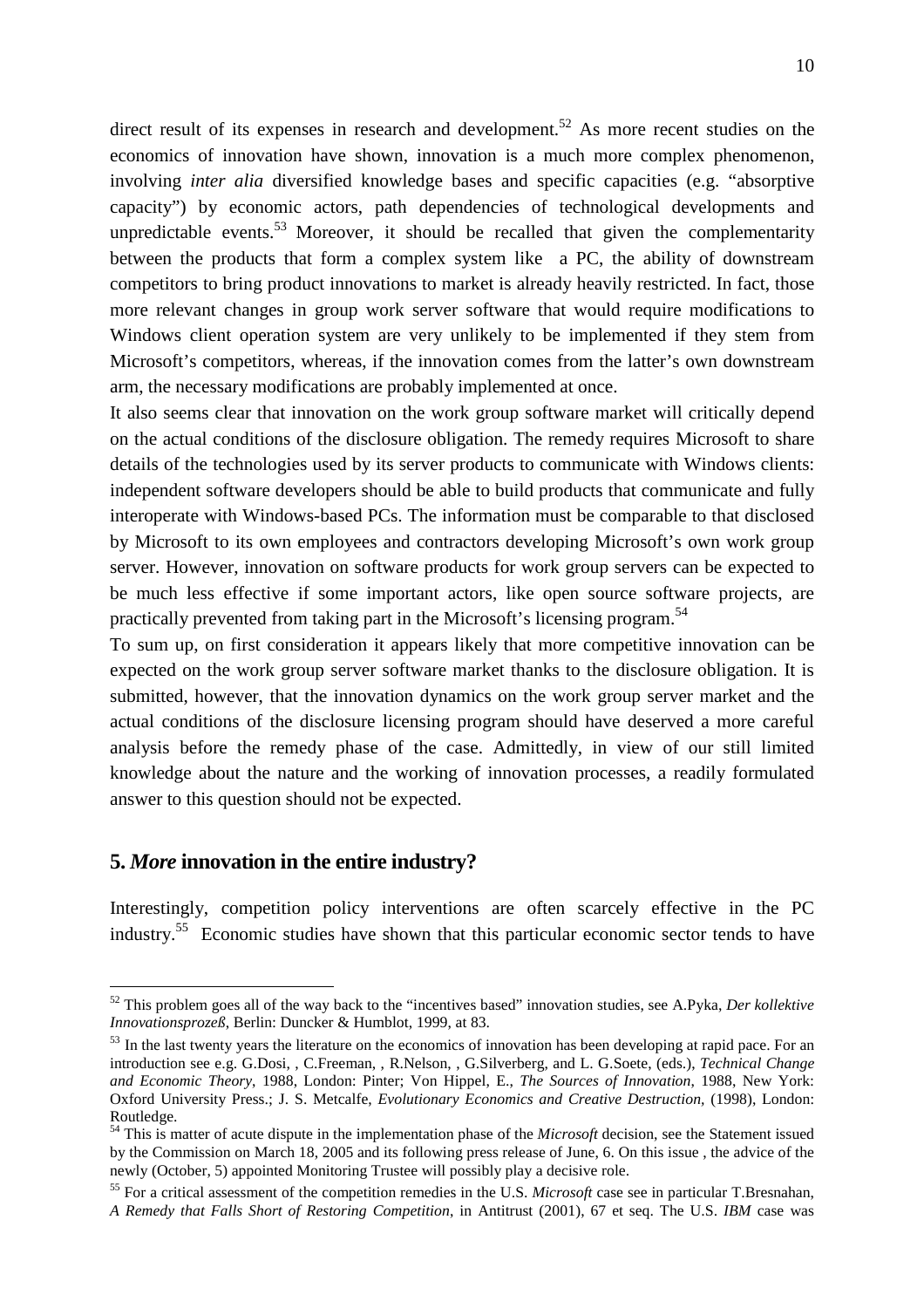both more forces for change (Schumpeterian competition<sup>56</sup> or competition for markets) *and* more forces for stasis (e.g. network effects<sup>57</sup>) at work than other industries.<sup>58</sup> It is against the background of these peculiar characteristics that the Commission's claim of more innovation for the entire industry thanks to disclosure of interoperability information should be assessed.

The Commission supports a view according to which a competitive undertaking is better placed to innovate than a monopolist.<sup>59</sup> As it is well known, this is still a very controversial issue from the economic perspective.<sup>60</sup> In this respect, the history of the economic sector at issue could become a source of valuable insights.<sup>61</sup> Indeed, the argument that innovation is best supported and financed by firms with significant monopoly power would seem to find little support in industries like the PC. Innovation in Schumpeterian terms has invariably come from undertakings challenging the incumbent dominant position.<sup>62</sup> But what the history of the industry also tells us is that an innovative idea has hardly proved sufficient to enter the market and enable the wave of creative destruction. Because of network effects and other stasis forces at work, some additional conditions had to be fulfilled. In particular, changes in complementors<sup>63</sup> were necessary to bring in a considerable number of users with characteristics that were at least to some extent different from existing users. $^{64}$  In fact, network effects are bound to devalue if new users are attracted to the industry and these users have demand characteristics different from existing users. In other words, changes, innovation by complementors have lowered entry barriers and created new opportunities for substitute products to compete for the market. Insofar, it seems that less control of other layers by the incumbent dominant undertaking and more desintegration in the industry would be important ingredients in order to foster innovation in the PC industry. Not only, therefore, a decentralized industry can be more innovative at each of the layers composing it; a decentralized system can also lead to a more extreme form of innovation, namely Schumpeterian creative destruction.

<sup>59</sup> See Section 2 above.

<u>.</u>

<sup>60</sup> In the context of the *Microsoft* decision see e.g. Lévêque, as note 14 above, at 79.

hardly more successful, see F.M.Scherer, *Technological Innovation and Monopolization*, American Antitrust Institute Working Paper 05-07 (2005), 47 et seq.

<sup>56</sup> T.Bresnahan, *Creative Destruction in the PC Industry*, Paper presented to the Conference on IT Innovation, Tokyo, December 2004, available at http://www.iir.hit-u.ac.jp/file/WP05-03bresnahan.pdf (last checked November 2005).

<sup>57</sup> See S.M. Besen and J.Farrell, *Choosing How to Compete: Strategies and Tactics in Standardization*, in 8(2) Journal of Economic Perspectives (1984), at 117 et seq.

<sup>58</sup> See P.A.Geroski, *Competition in Markets and Competition for Markets*, in Journal of Industry, Competition and Trade, 151, at 153. Some authors, however, dispute the importance of network effects in the software industry, see e.g. R.Schmalensee, *Antitrust Issues in Schumpeterian Industries*, 90(2) American Economic Review, American Economic Association (2000), at 192: "Contrary to the simple network industry models, switching costs and lock-in do not appear to be important in the case of software. Major innovations occur repeatedly, and category leaders are frequently displaced by better products".

<sup>61</sup> Throughout this part of Section 4, I draw heavily on Bresnahan, *Creative Destruction in the PC Industry,* as note 56 above, at 5 et seq.

 $62$  From the beginning of the PC industry in 1975 we have experienced successive ways of creative destruction. e.g. IBM PC *replacing* Apples and CP/M; Microsoft *replacing* IBM PC.

<sup>63</sup> E.g., spreadsheet (*VisiCalc*) and word processing program (*WordStar*) for the first wave surrounding the introduction of the IBM PC.

 $64$  For instance, white collar workers in corporations enabling the first wave.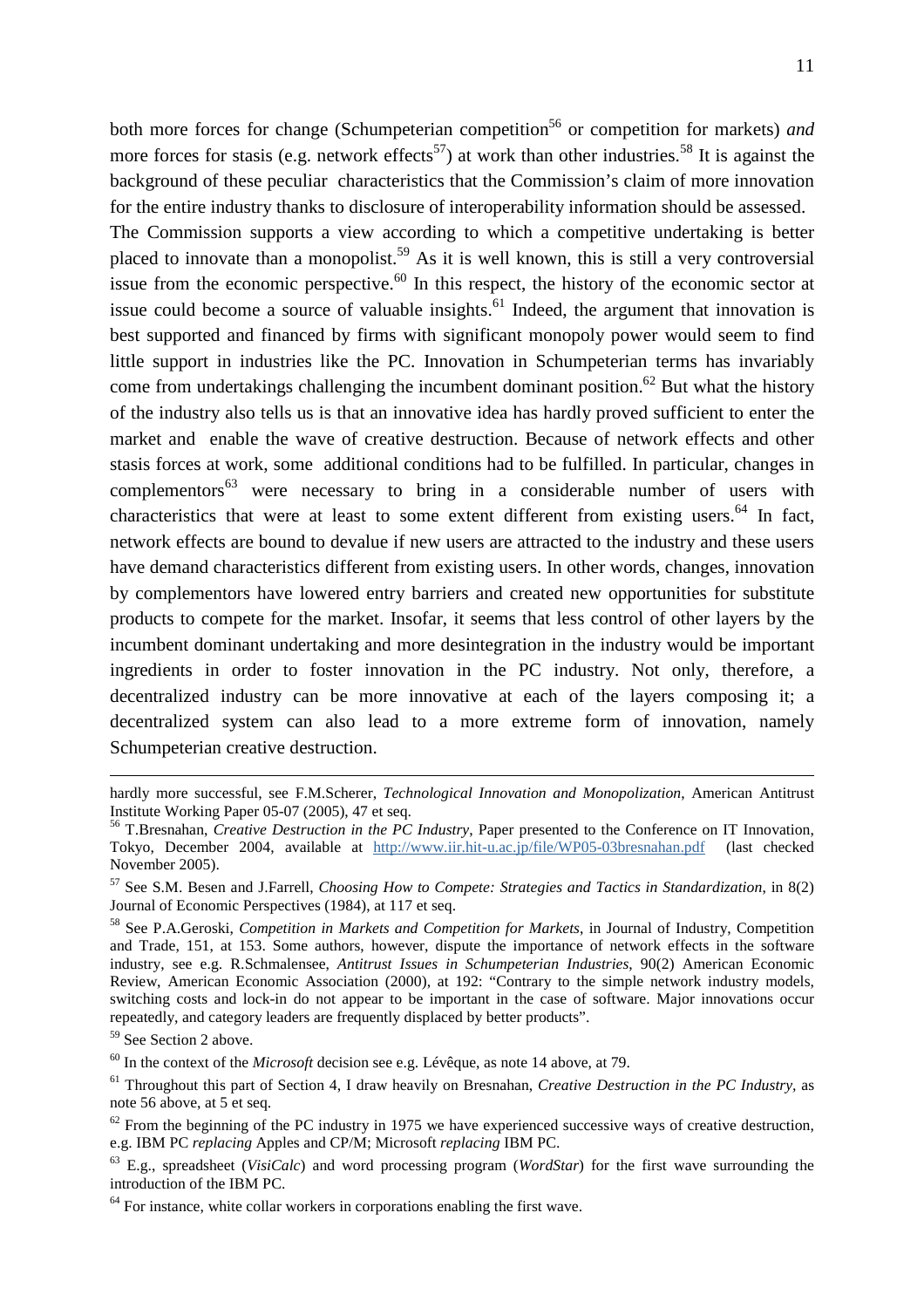A recent occasion for those favourable conditions for Schumpeterian innovation to materialize occurred when the Internet became broadly used. An innovative browser (*Netscape*) attracted many new PC users (home, multimedia, communication users) and was followed by a large class of new applications. However, as it is well known from the U.S. *Microsoft* case, the wave of creative destruction never started rolling. Microsoft engaged in specific actions with the aim of blocking the widespread distribution of the Netscape browser and prevented thirdparty complementors from working with Netscape.<sup>65</sup>

Certainly, the disclosure obligation of interoperability information, if properly implemented, could help reestablishing at least some of the vertical desintegration that characterized the first 20 years of the PC industry. As a consequence, the entire industry, Microsoft included, could experience a certain degree of increased innovation incentives, however, of course, not comparable to those induced by an actual threat of creative destruction. What the history of this particular industry could in particular tell us is that, in order to have more serious chances of Schumpeterian innovation, other, stricter competition remedies should possibly have been envisaged.<sup>66</sup>

#### **6. Conclusions**

 $\overline{a}$ 

The incentives balance test has been employed by the Commission in order to dismiss Microsoft's claim that the disclosure of interoperability information would have reduced its incentives to innovate. The Commission's reasoning on this point involves at least two logical steps. Following from disclosure of interoperability information there would be more competition in the industry; thanks to more competition, more (and not less) incentives to innovate should be expected. As it stands, this newly framed trade-off is highly controversial and there are also serious doubts that, when applied to the circumstances of the case at issue, the result could indeed help supporting the Commission's finding of abusive conduct under 82 of the EC Treaty on the part of Microsoft.

In spite of all well-founded criticism, the main aim of this paper was to show that a mindful discussion of this test should be on the agenda of the expected policy debate on a more "economics-based" approach to Article 82. If nothing else, the implementation of this balancing exercise in the context of the *Microsoft* decision has raised a number of issues that should deserve careful examination in the context of a pro-innovation competition policy. Thus, it is apparent that we still know comparatively little about the nature and the working of innovation processes. In particular, too little efforts have so far been devoted to understanding

<sup>65</sup> As it became clear also in the U.S. *Microsoft* case, control over interaction information is a very powerful market tool and Microsoft does not hesitate to use it whenever it suits its business objectives. For instance, Microsoft used its control of interface information to compler third-party complementors not to work with Netscape, see Bresnahan, *Creative Destruction in the PC Industry,* as note 56 above, at 22. May be, by refusing to supply interoperability information to Sun and other competitors, Microsoft not only was trying to reserve to itself the work group software market, but was also anticipating future competitive threats of a much larger impact on its incumbent *super*-dominant position.

<sup>&</sup>lt;sup>66</sup> The question of the *right* remedies increasingly profiles itself as one of the most relevant issues for competition policy, see e.g. the Comments of the American Antitrust Institute Working Group on Remedies, as recently filed to the Antitrust Modernization Commission (document available at http://www.amc.gov/public\_studies\_fr28902/remedies\_pdf/AAI\_Remedies.pdf, last checked November, 2005).